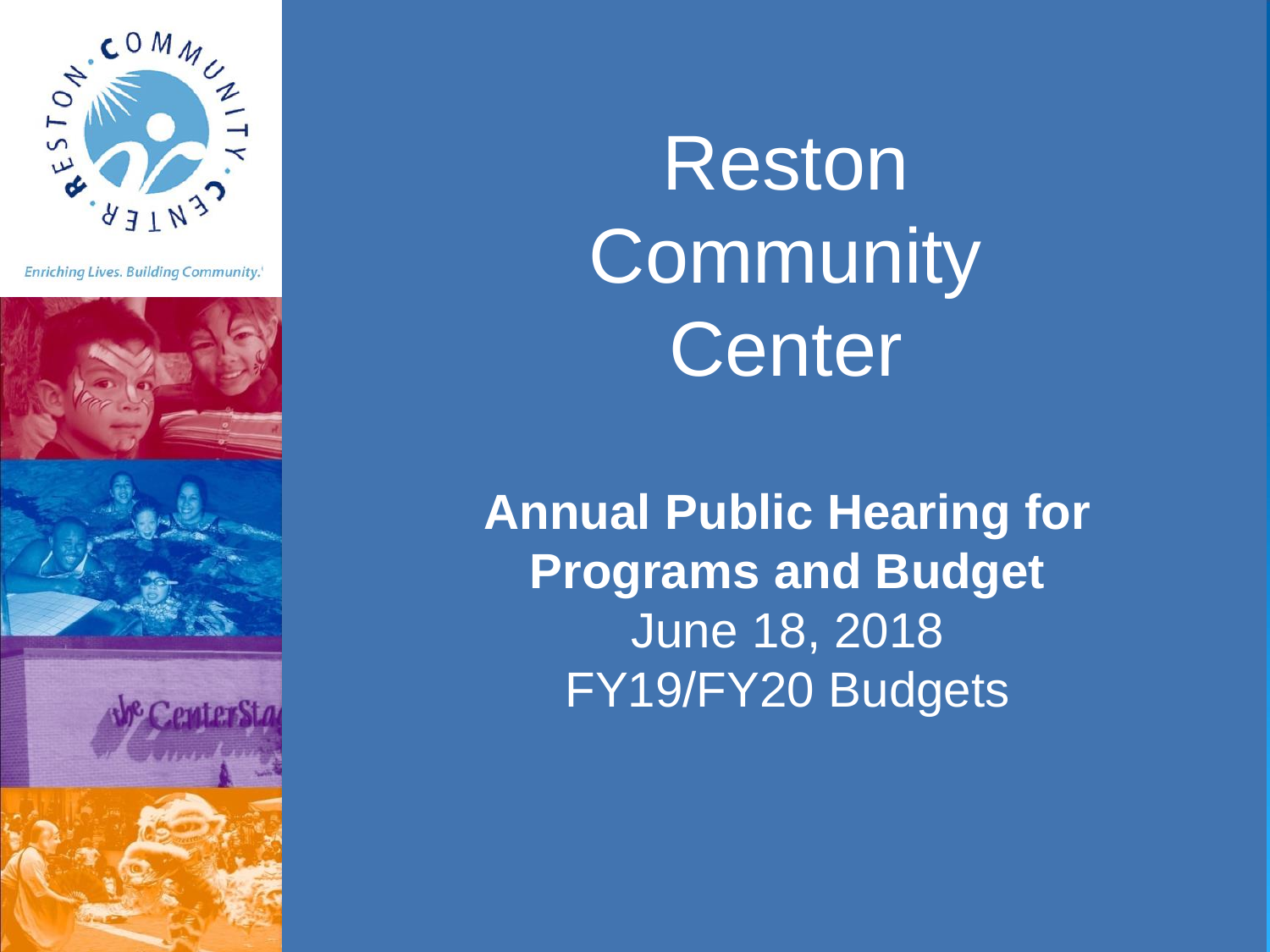

## *Reston Community Center enriches lives and builds community for all of Reston.*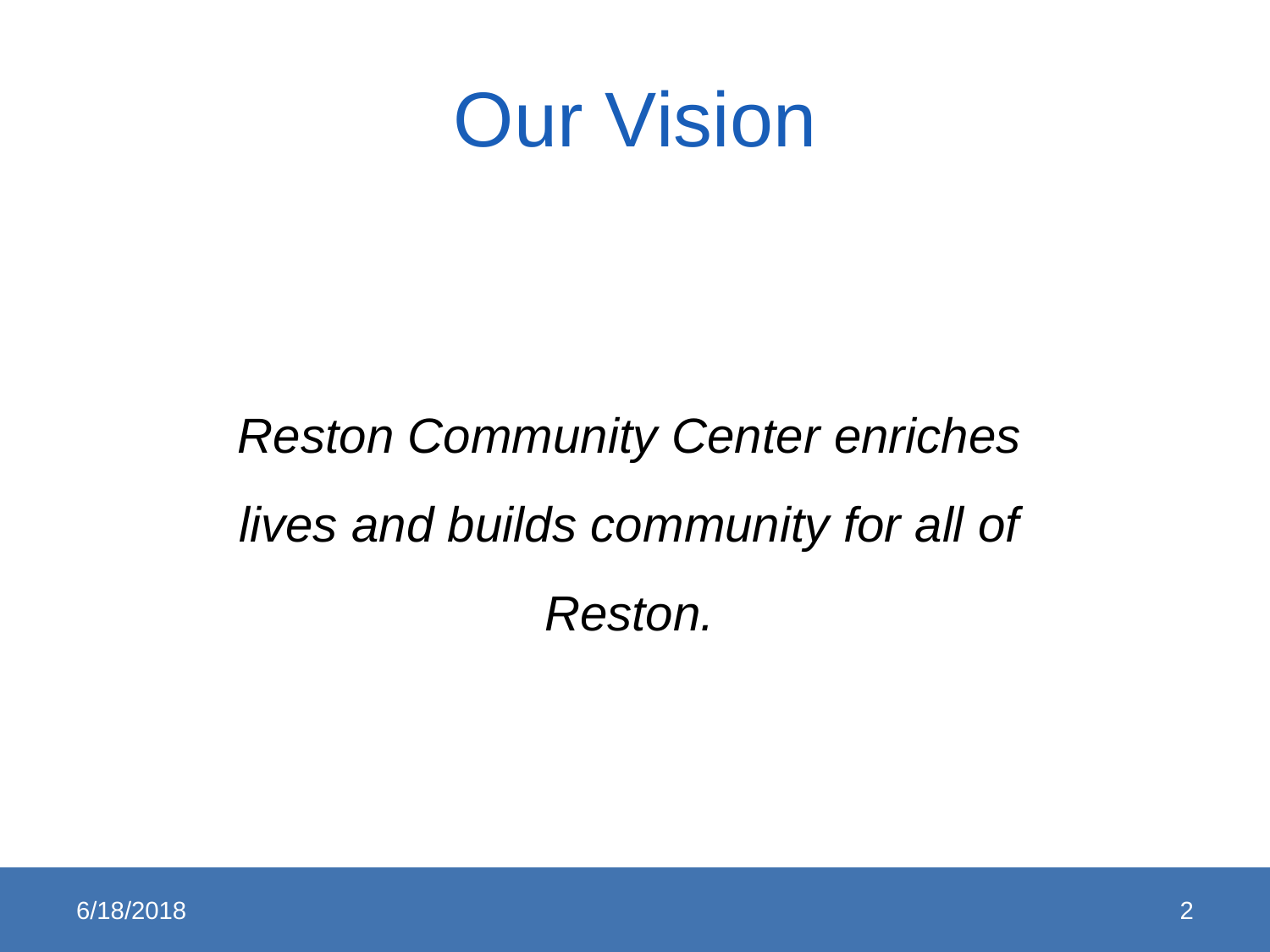### Agenda – June 18

Annual Public Hearing for Programs and Budget

- Welcome
- Highlights of 2017
- Looking Ahead
- Aquatics Renovation
- Capital Improvement/Maintenance Plan: Three-year time horizon – Long range issues
- Overview of Capital Planning & Budget Process
- Public Input/Board of Governors Motion Direction to staff for budget development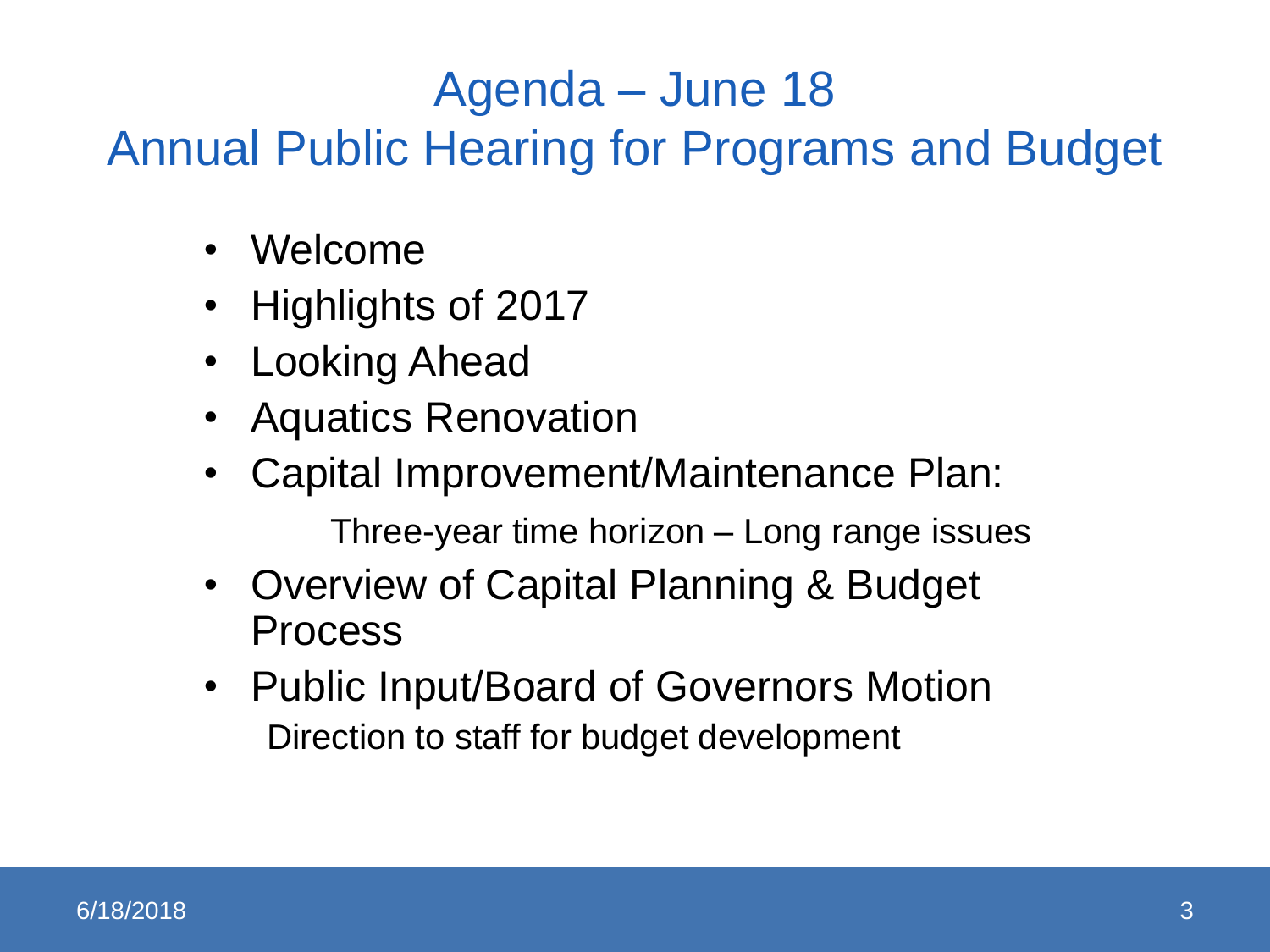# **Highlights**

Partnerships and collaboration continue to be the foundation of Reston Community Center's success.

- 40 Partnerships
- 21 Sponsorships
- Community-wide initiatives:
	- o RestON: Opportunity Neighborhoods in Reston;
	- o Hunters Woods Neighborhood Coalition;
	- o Community Conversations on Equity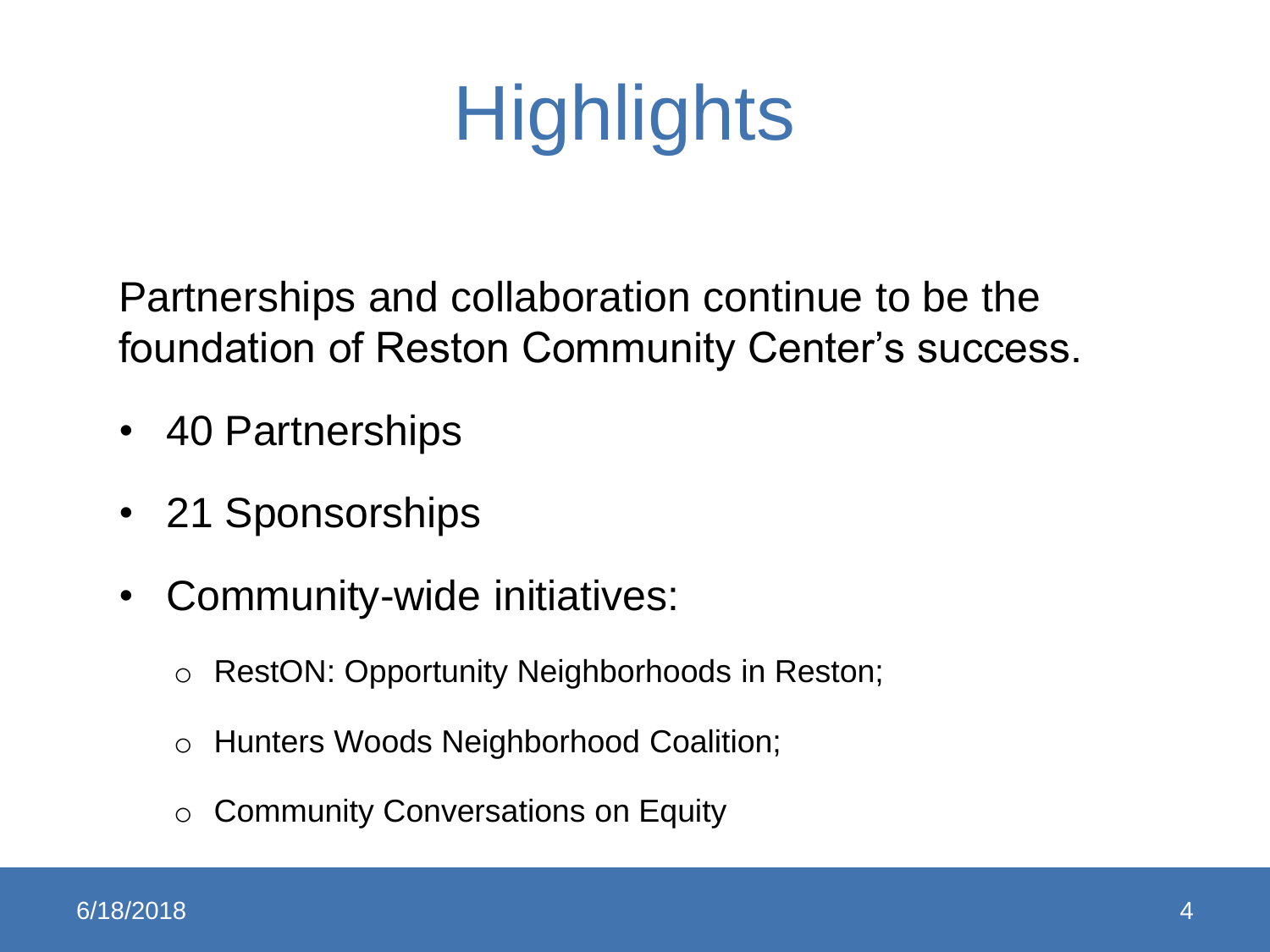### **Awards and Accolades**

### **In 2017**

• Outstanding Performance Awards to:

Kim Gollop-Pagani, Jonathan Navarro, Paul Douglas Michnewicz and Barbara Wilmer

- **2017 Best of Reston Award: Bill Keefe**
- **2017 Robert E. Simon Award: Vicky Wingert**

### **Recent**

• 2018 Robert E. Simon Award: Bev Cosham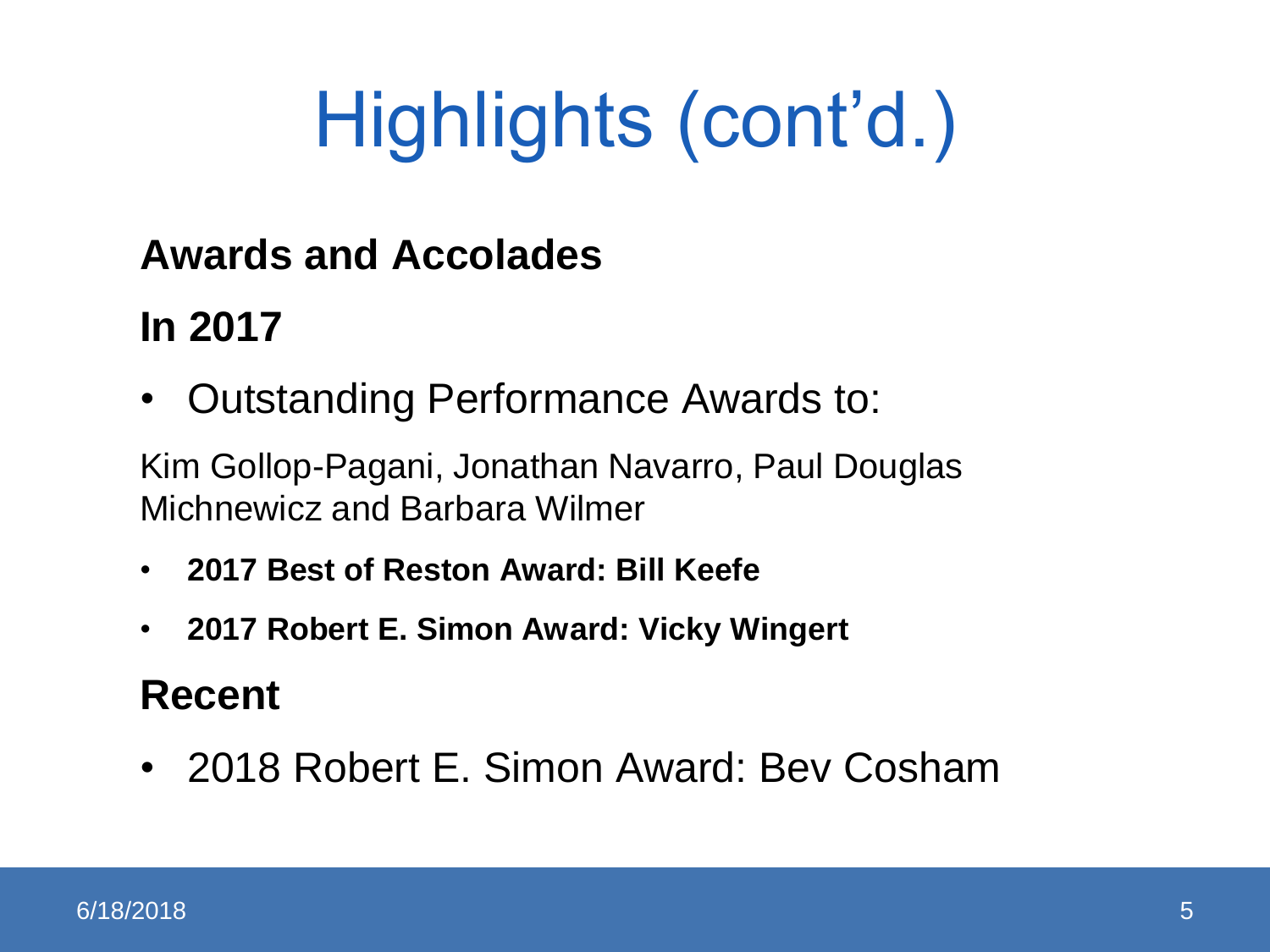#### **Facility Rentals**

• 78,416 people used 7,668 hours of rental time

#### **Programs – Leisure & Learning**

- *Launched Lifelong Learning* **–** Combined Adult & 55+ Programs
- *Launch of Creative Connections –* Programs in neighborhoods, Reston Town Center
- *Programming in Reston Schools –* Dogwood Elementary School; Langston Hughes Middle School
- *Partnered Events* **–** Back2School Bash; Reston Camp Expo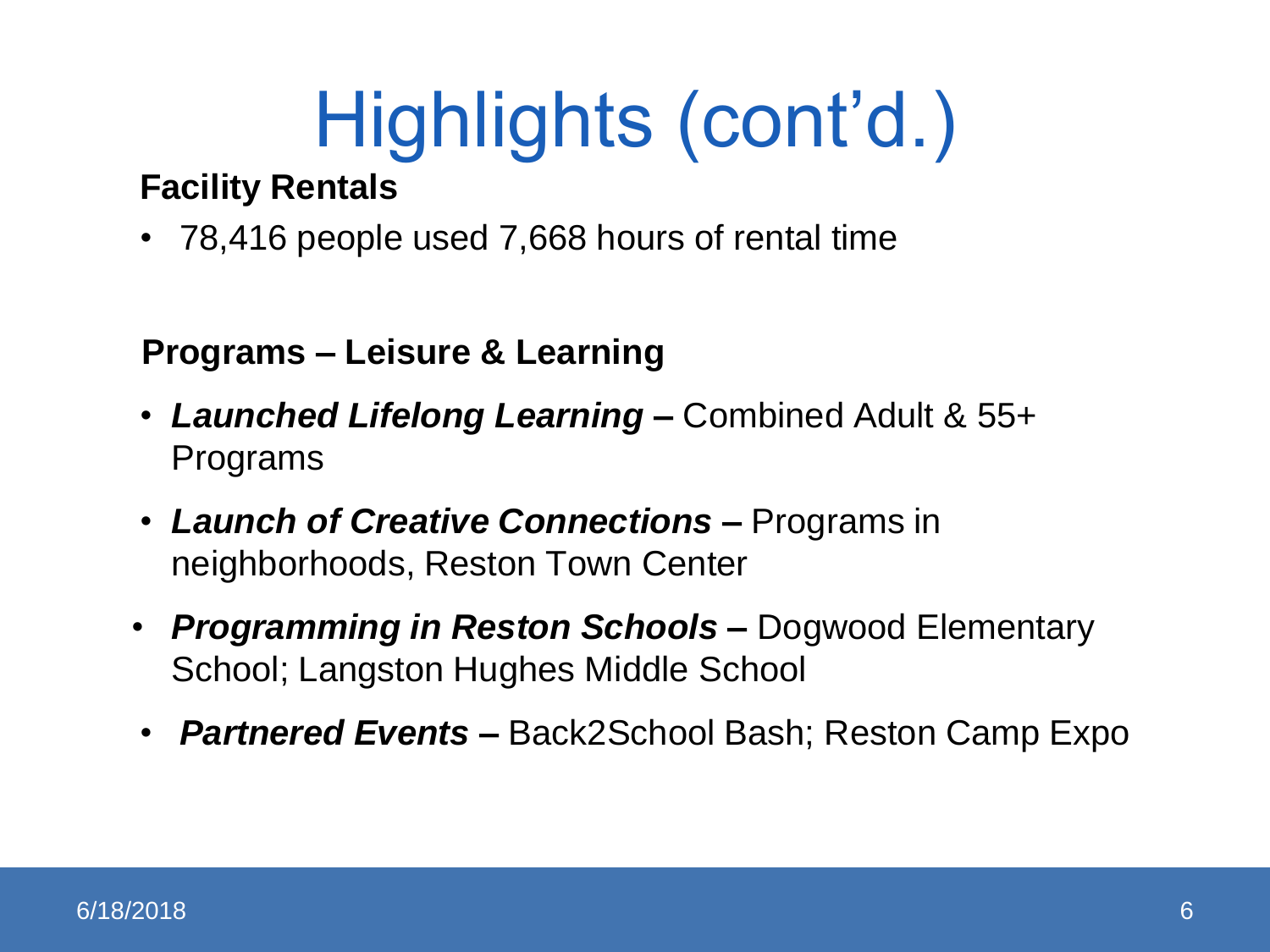#### **Programs – Arts & Events**

- *CenterStage PTAS – What's Going On*, Lúnasa, Le Mystere des Voix Bulgares: all SOLD OUT
- *Audience Dialogues –* e.g., the film*13th* with speaker-facilitated discussion
- *Community Arts –* Award-winning community programming (RCP, Reston Chorale, GRACE, Gin Dance, etc.)
- *Partnered Programming –* Greater Reston Arts Center, Public Art Reston
- *Community Events*  Expanded summer concert series at Reston-Wiehle Station
- *Artists in Community*  Gifts from the HeART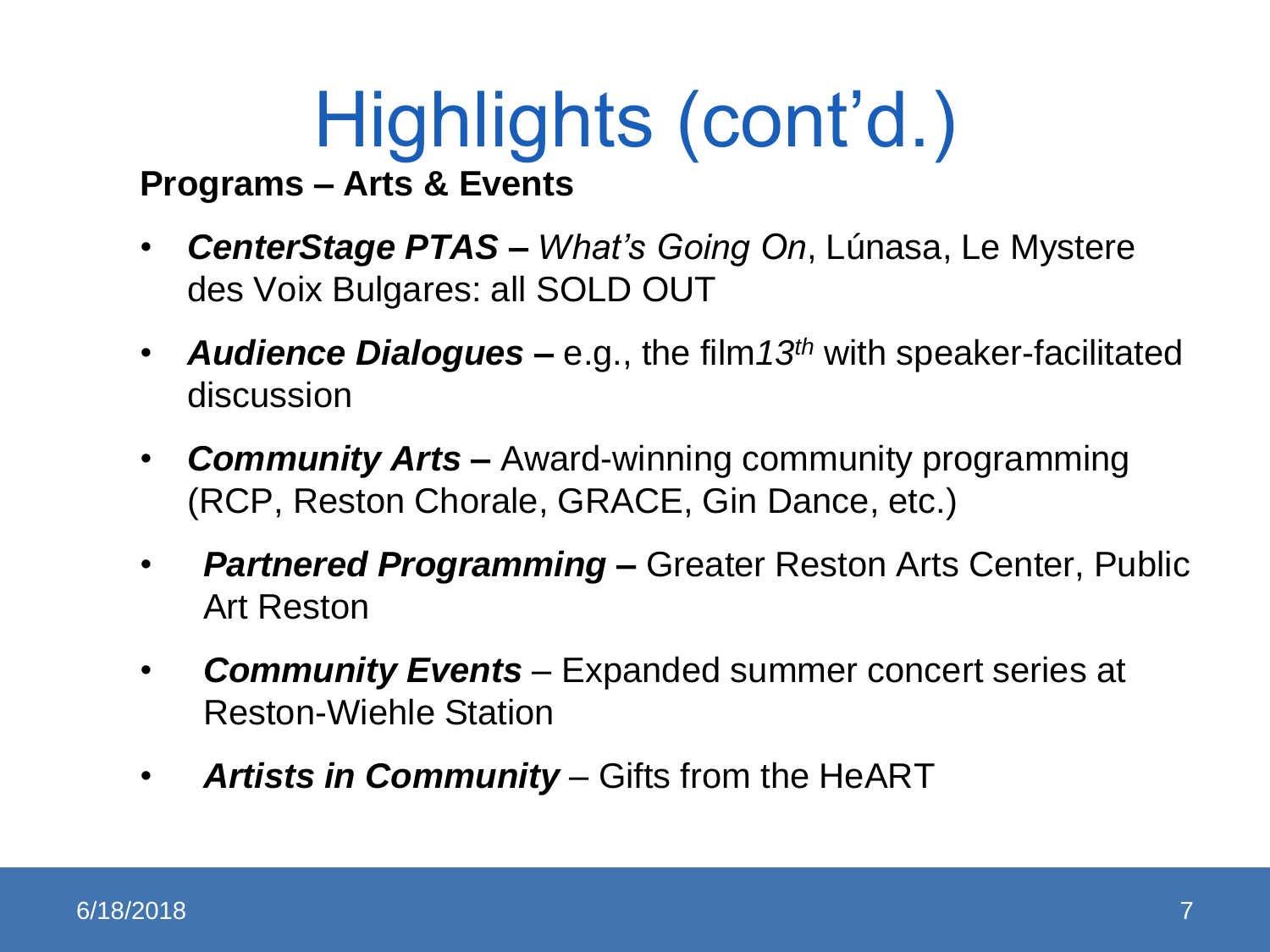#### **Programs – Aquatics**

#### • *Community Engagement*

- o Hughes Group Architects concepts
- $\circ$  Loyal patrons participation in community engagement dialogues about renovation
- $\circ$  Swim teams, learn-to-swim, therapeutic exercise *Water temperature, air quality, water depth, lap lane lengths, accessibility – key topics*
- *Department of Public Works and Environmental Services*
- *RRMM Lukmire – Architect and Engineering Team*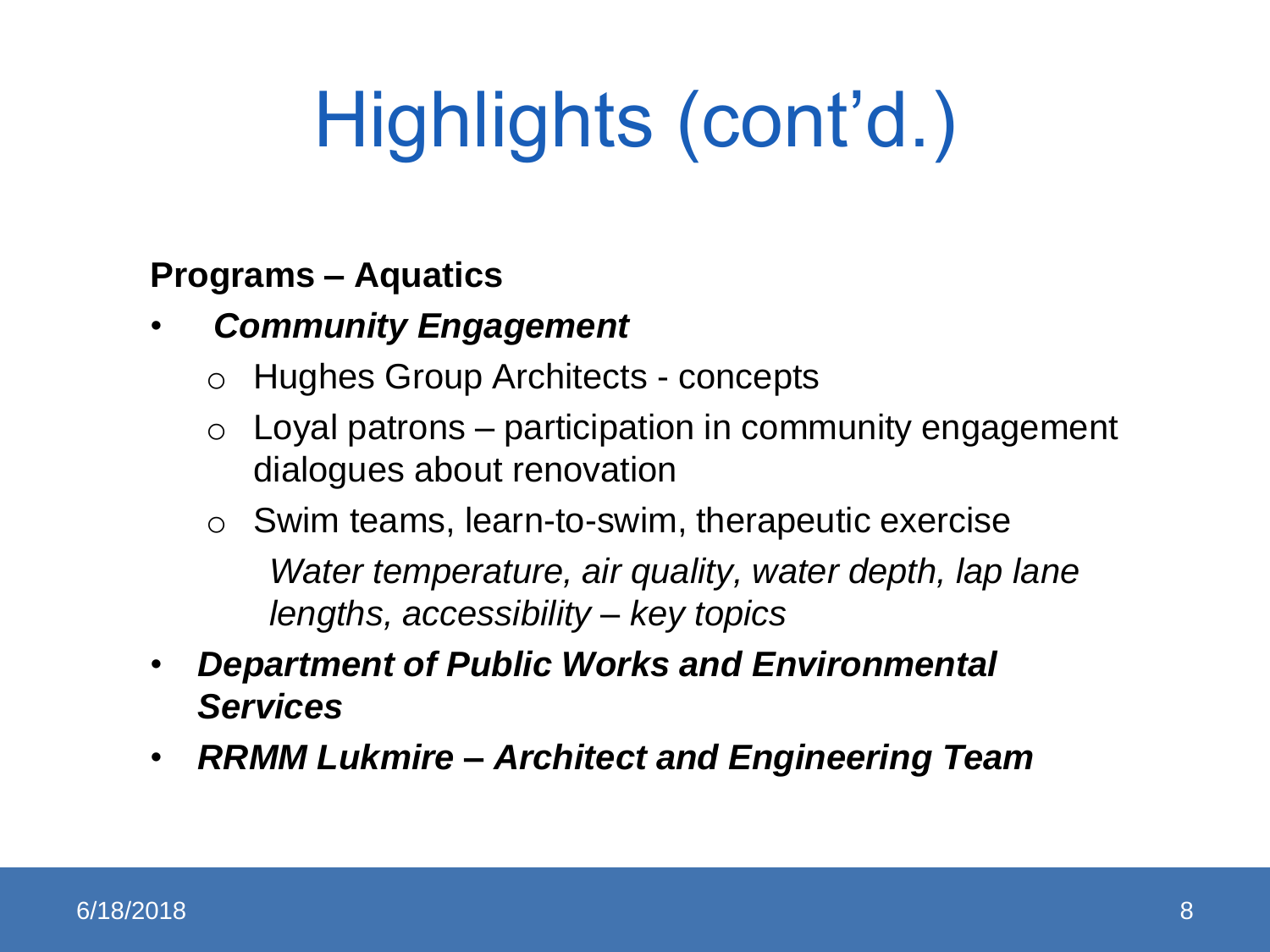## Looking Ahead

RCC Strategic Plan – 2016 to 2021

- RCC's Board of Governors will continue to explore a new performing arts venue while planning for capital reinvestment in existing facilities
- Moving programming closer to Reston's residents and employees to offset declines in enrollments in traditional enrichment classes and workshops
- Building community awareness, pride and cohesion through dialogues and programs; support One Fairfax – equity for all
- Continuing RCC Rides transportation program to serve older patrons
- RestON: Opportunity Neighborhood cross-community collaboration initiative
- Continuing cost recovery at appropriate levels and preservation of the broadest possible accessibility to RCC programs and services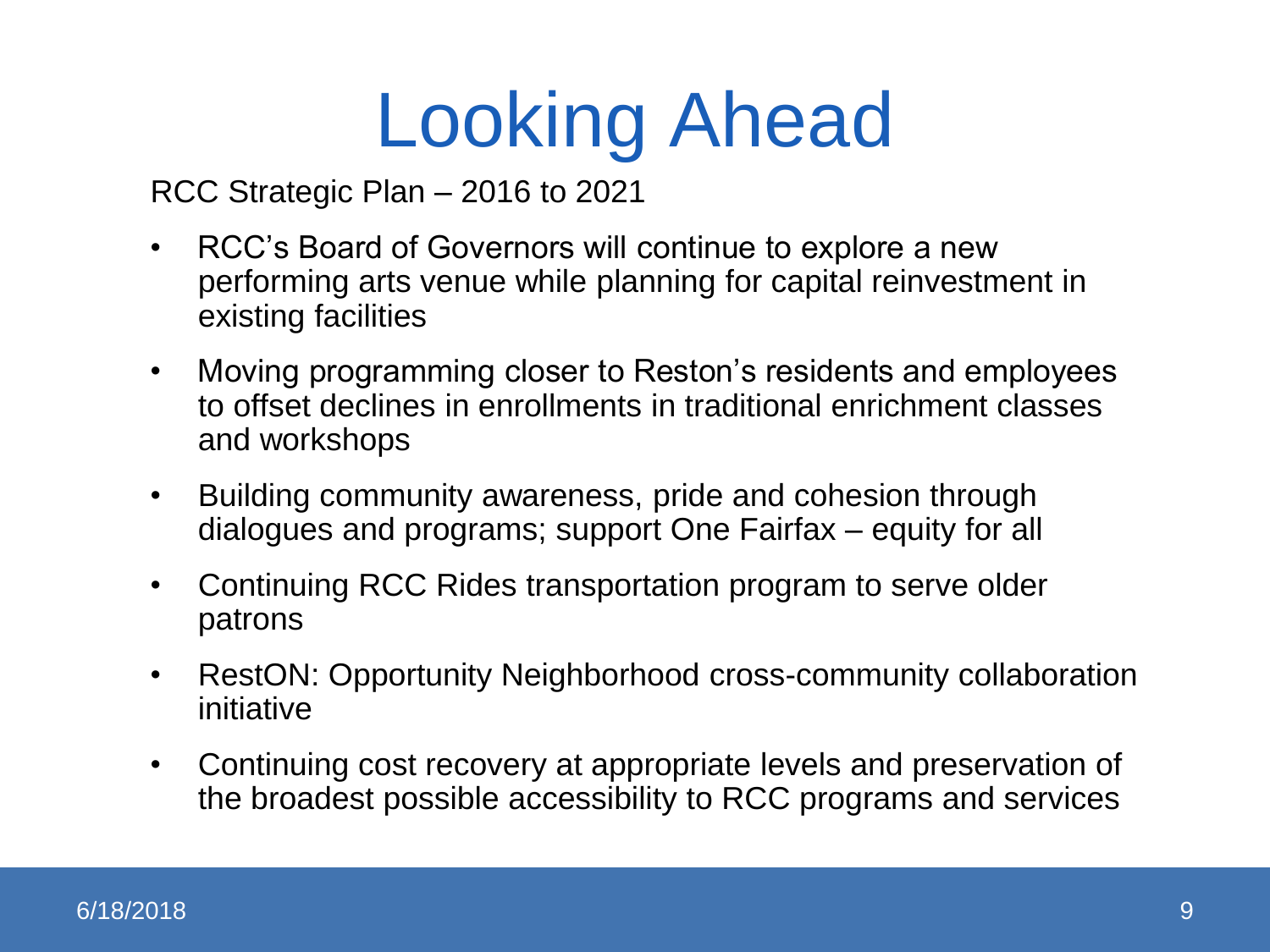## Capital Project: Aquatics Renovation Project

### **Planning for Aquatics Renovation - Update**

- Budget:
	- o Originally \$5.5M
	- o Add: Roof replacement: \$300K; Hot Water Heater replacement: \$45K
- Soils Analysis, Asbestos Survey Completed
- Relief of Permitting Fees: Supervisor Hudgins
- Submission of 50 percent and 100 percent drawings and schematics (6/11)

### **Emerging Concern**

• Cost of construction generally in the area has been very unfavorably affected by hurricanes of 2017; intensity of local activity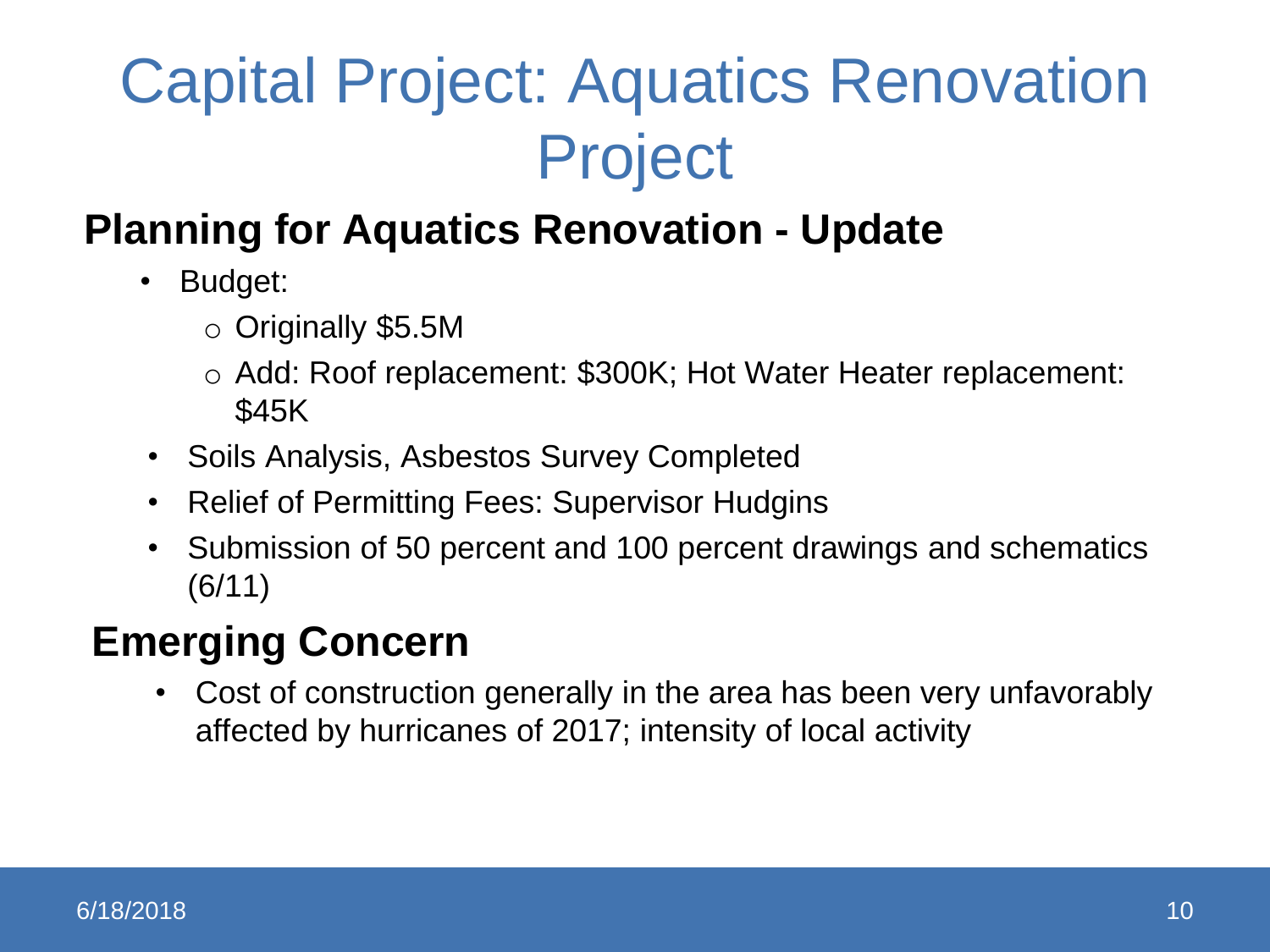## Capital Project: Aquatics Renovation Project

#### **Planning for Aquatics Renovation: Future Milestones**

- RCC/DPWES Review of 100 percent submissions (drawings, construction requirements, specifications for all systems)
- Continue discussions with aquatics colleagues to assist patrons
- Work cooperatively with Fellowship House and EDENS to assure appropriate vehicle management, work flow of summer 2018 projects, calendaring of 2019 vehicle and equipment access
- Staff coordination for relocating full time employees, reallocating workloads, reassignments and advance program planning
- Coordination of Aquatics full time staff's extended leave timeframes with workload calendaring (January to September 2019)
- Management of impacts to RCC Hunters Woods offices and meeting spaces, Computer Classroom, Woodworking Shop
- Weather impacts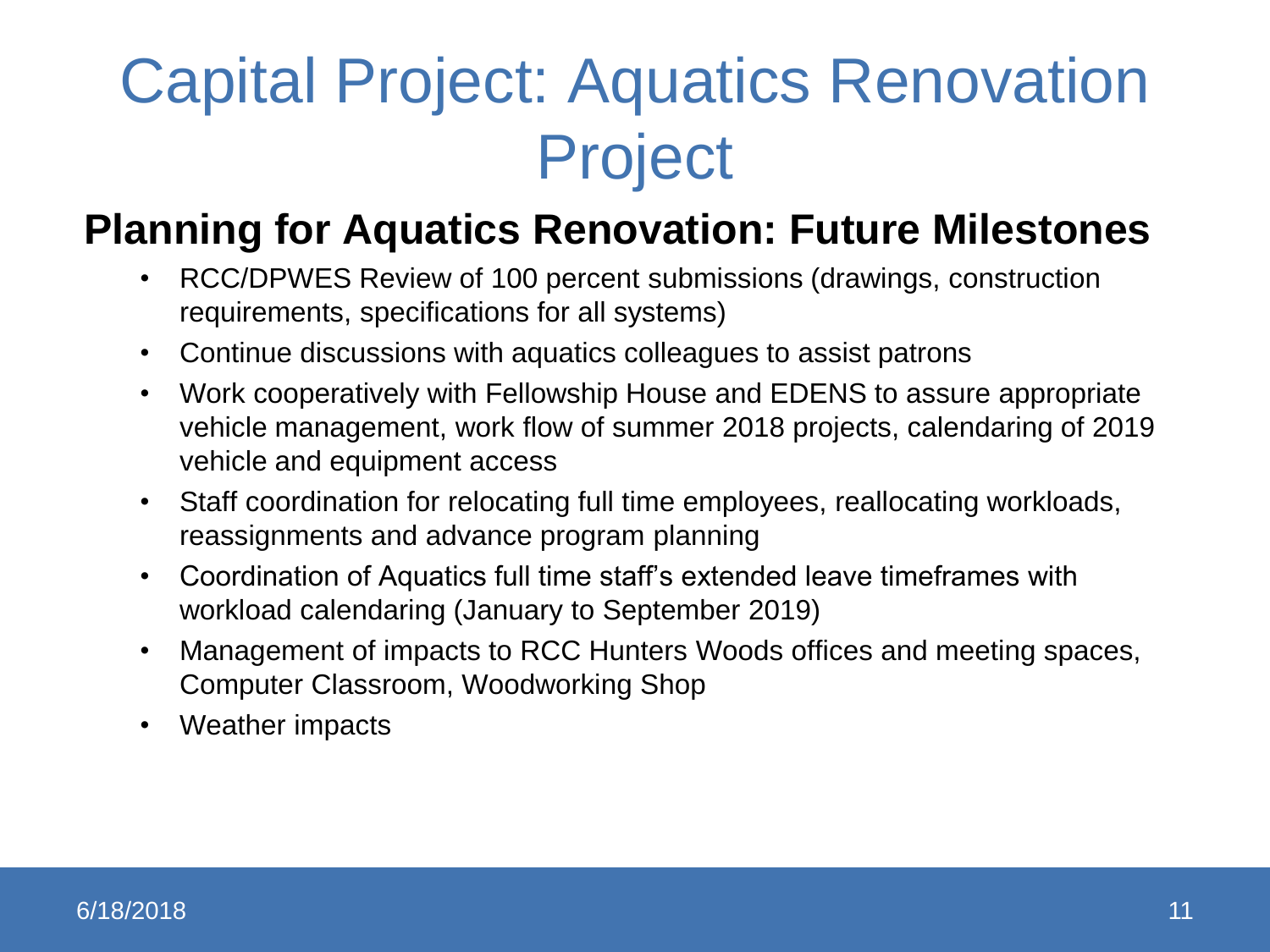## Capital Improvement Projects/Capital Maintenance Projects

| <b>RCC Hunters Woods Facility (Non-</b> |                  |             |             |
|-----------------------------------------|------------------|-------------|-------------|
| theatre, Non-Aquatics)                  | <b>FY18/FY19</b> | <b>FY20</b> | <b>FY21</b> |
| Backstage RTU (A/C Unit)                | 85,000           |             |             |
| <b>Solar Panels</b>                     | 200,000          |             |             |
| Mtng. Rm. Tables & Chairs (Year 1 of 2) |                  |             | 60,000      |
| Phase 3 Roof Rplcmnt.                   |                  |             | 200,000     |
| *HW Carpet Repl. Phase 1                | 50,000           |             |             |
| *HW A/V Upgrade                         | 25,899           |             |             |
| *Completed Projects                     |                  |             |             |
| <b>RCC Lake Anne</b>                    |                  |             |             |
| <b>Replace Gallery Doors</b>            | 30,000           |             |             |
| <b>Replace Customer Service Desk</b>    |                  |             | 50,000      |
| Replace Wellness Studio Floor           |                  |             | 10,000      |
| Lake Anne Oven                          |                  | 11,000      |             |
| <b>Theatre Projects</b>                 |                  |             |             |
| CenterStage Floor Replacement           | 171,589          |             |             |
| <b>Audio-Visual Controls</b>            | 24,609           |             |             |
| LED Lighting Conversion (Multi-year)    | 125,000          |             |             |
| <b>Projection Screen</b>                |                  | 15,000      |             |
| Seating/Aisle Lights                    |                  |             | 120,000     |
| Carpet                                  |                  |             | 15,000      |
| Rigging Wire Rope Rplcmnt.              |                  |             | 50,000      |
| Follow Spots Rplcmnt.                   |                  |             | 13,000      |
| <b>Aquatics Renovation</b>              | 5,542,364        |             |             |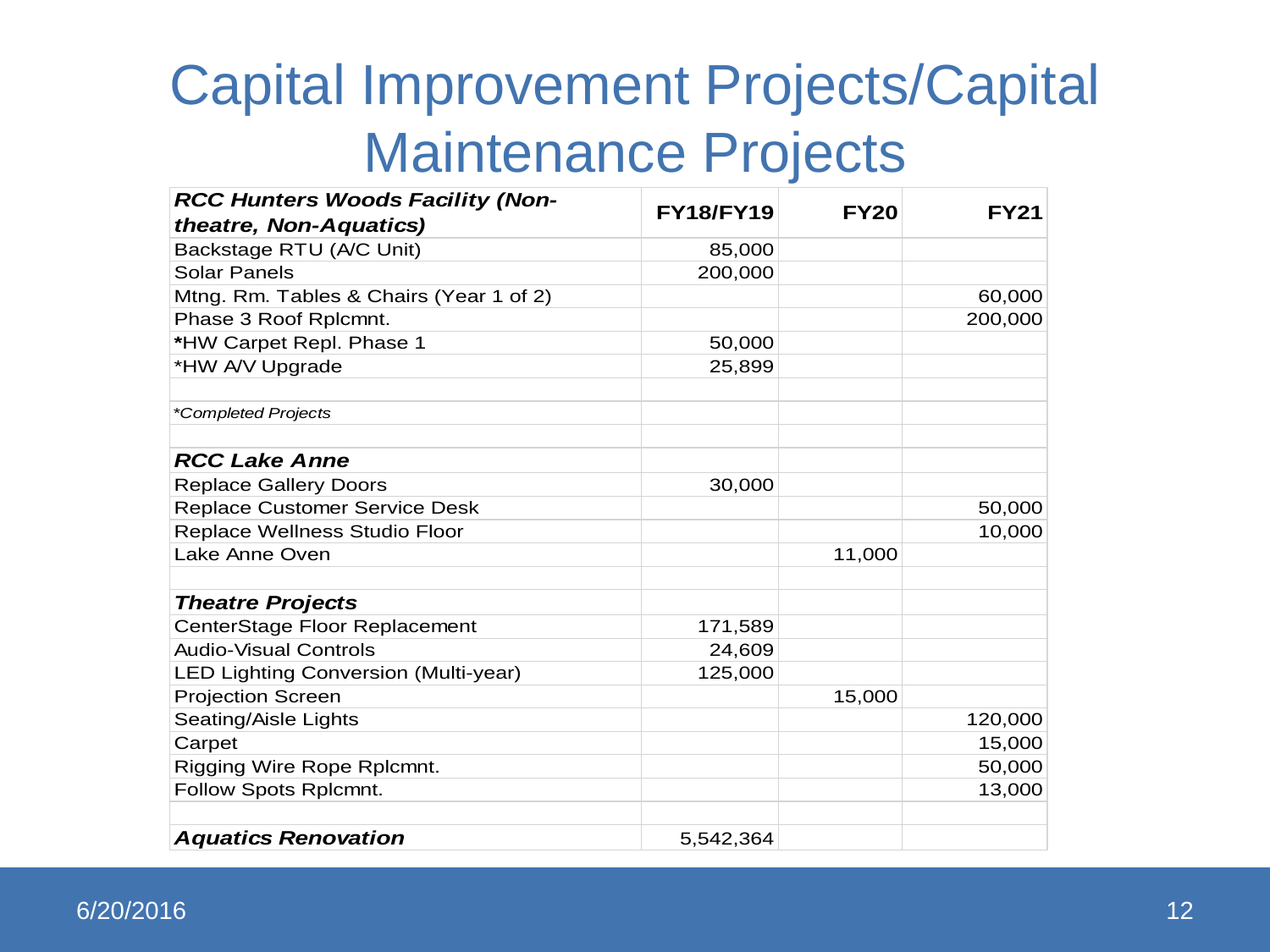## Overview of Capital Planning and Budget Process

- RCC is required to present three-year Capital Improvement Plan/Capital Maintenance Plan
- Capital projects are estimated at Rough Order of Magnitude costs and established when the earliest possible requirement may occur
- Calendaring: August/September
- Projects not completed are "carried over" in June, at budgeted amounts, to the next fiscal year and/or adjusted through carryover
- RCC does Architectural/Engineering (A/E) and/or other studies prior to final budgets; may require budget adjustments
- Timing of budget activities creates variations between published, revised and actual budgets
- RCC Budget based on flat revenue (including lost revenue during renovation)
- Maintaining current programs and services
- Maintain Fee Waiver program access
- Accommodate the Aquatics renovation in capital project planning and execution
- Continue managing a structurally balanced budget that may return funds to the fund balance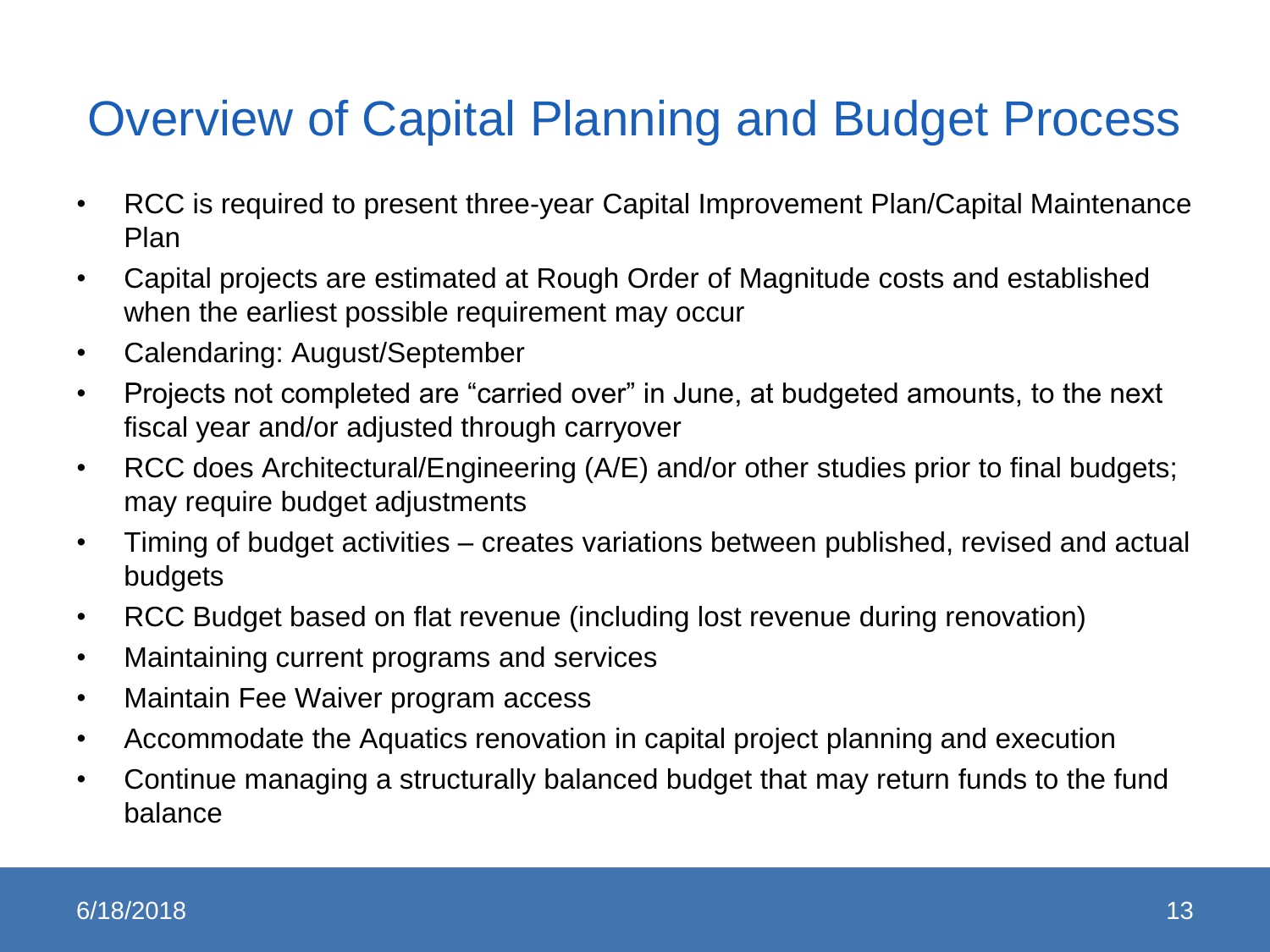## RCC Actual Revenue/Expense History

|                                           | <b>FY15</b>     | <b>FY16</b>    | <b>FY17</b>   |
|-------------------------------------------|-----------------|----------------|---------------|
| <b>Opening Fund Balance</b>               | \$5,387,978     | \$5,938,135    | \$6,403,709   |
| <b>Revenue</b>                            |                 |                |               |
| Revenue                                   | \$8,053,608     | \$8,101,819    | \$8,439,241   |
| <b>Expenditures</b>                       |                 |                |               |
| Personnel                                 | \$4,859,850     | \$5,001,603    | \$5,032,823   |
| Operating                                 | \$2,623,458     | \$2,436,117    | \$2,479,261   |
| Sub-Total Expenditures                    | \$7,483,308     | \$7,437,720    | \$7,512,084   |
| Sub-Total Rev. less Non-Cap Exp.          | \$<br>570,300   | 664,099<br>\$  | \$<br>927,157 |
| <b>Capital Projects</b>                   | \$<br>20,143    | \$198,525      | 420,152<br>\$ |
| <b>Total Expenditures</b>                 | \$7,503,451     | \$7,636,245    | \$7,932,236   |
| <b>Revenue less Expenditures</b>          | \$<br>550,157   | \$465,574      | 507,005<br>\$ |
| <b>Ending Fund Balance</b>                | \$5,938,135     | \$6,403,709    | \$6,910,714   |
| <b>Reserves</b>                           |                 |                |               |
| <b>Capital Project Reserve</b>            | \$3,000,000     | \$3,000,000    | \$3,000,000   |
| Maintenance Reserve (12% of Est. Revenue) | \$<br>966,433   | 972,218<br>\$  | \$1,012,709   |
| Feasibility Study (2% of Est. Revenue)    | \$<br>161,072   | 162,036<br>\$. | \$<br>168,785 |
| Economic and Program Contingency          | \$<br>1,810,630 | \$2,269,454    | \$2,729,220   |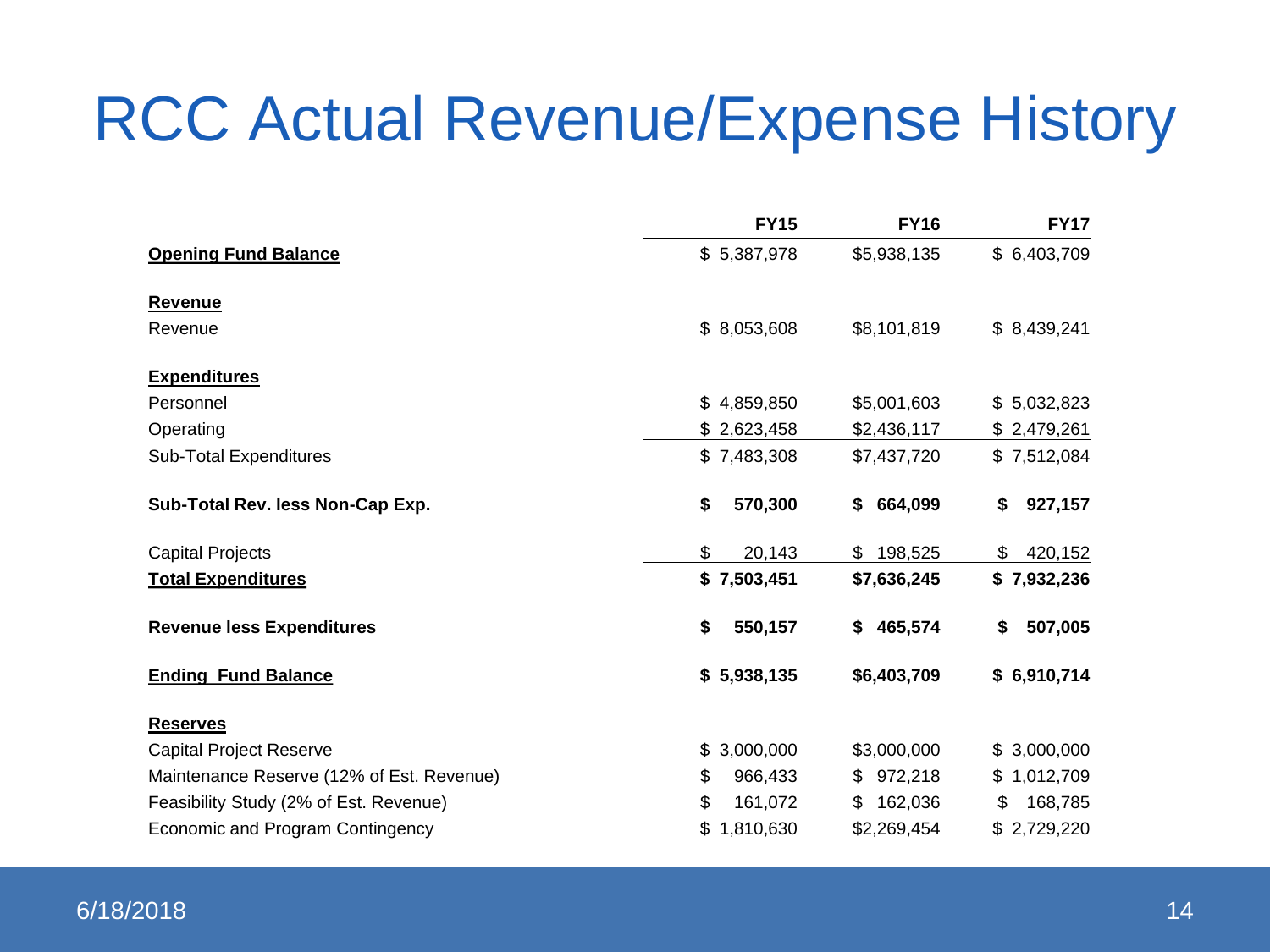## RCC FY18 Budget: Published versus Estimated Actual

|                                    | <b>FY18 Revised</b> |                | FY18 Y-End<br><b>Estimate</b> | <b>Revised/Actual</b><br>Variance |
|------------------------------------|---------------------|----------------|-------------------------------|-----------------------------------|
| <u>Revenue</u>                     |                     |                |                               |                                   |
| Revenue                            | \$8,738,163         | $\mathfrak{S}$ | 8,691,606                     | \$<br>(46, 557)                   |
|                                    |                     |                |                               |                                   |
| <b>Expenditures</b>                |                     |                |                               |                                   |
| Personnel                          | \$5,536,788         |                | \$5,217,803                   | \$<br>(318, 985)                  |
| Operating                          | \$2,799,332         |                | \$2,635,610                   | \$<br>(163, 722)                  |
| Sub-Total Non-Capital Expenditures | \$8,336,120         | \$             | 7,853,413                     | \$<br>(482, 707)                  |
|                                    |                     |                |                               |                                   |
| <b>Revenue less Expenditures</b>   | 402,043<br>\$       | \$             | 838,193                       | \$<br>436,150                     |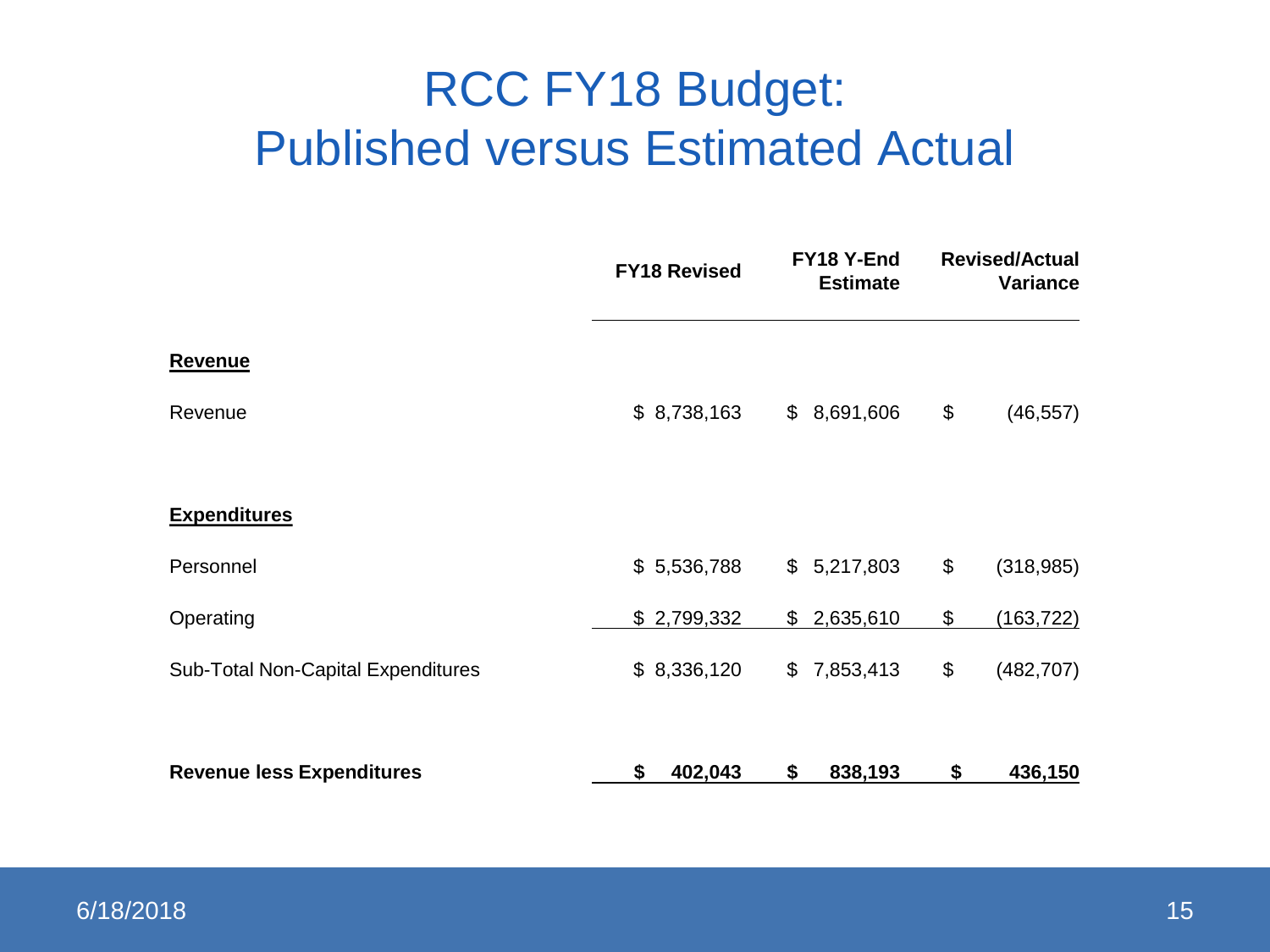## FY19/FY20 Approach – Does Not Include **Carryover**

|                                           |                       | <b>FY19</b>    | <b>FY19</b><br><b>Revised</b> | <b>FY20</b><br><b>Proposed</b> |
|-------------------------------------------|-----------------------|----------------|-------------------------------|--------------------------------|
|                                           | <b>FY19 Revisions</b> | <b>Adopted</b> |                               |                                |
| <b>Revenue</b>                            |                       |                |                               |                                |
| Revenue                                   | 381,780               | 8,619,072      | 9,000,852                     | 9,138,177                      |
| <b>Expenditures</b>                       |                       |                |                               |                                |
| Personnel                                 |                       | 5,527,909      | 5,527,909                     | 5,678,544                      |
| Operating                                 |                       | 2,776,477      | 2,776,477                     | 3,039,803                      |
| Sub-Total Non-Capital Exp                 |                       | 8,304,386      | 8,304,386                     | 8,718,347                      |
| <b>Revenue less Expenditures</b>          |                       | 314,686        | 696,466                       | 419,830                        |
| <b>Capital Projects</b>                   |                       |                |                               |                                |
| Non-Aquatics                              |                       |                | 0                             | 226,000                        |
| Aquatics                                  | 300,000               |                | 300,000                       | 0                              |
| <b>Total Capital Projects</b>             | 0                     | $\overline{0}$ | 300,000                       | 226,000                        |
| <b>Reserves</b>                           |                       |                |                               |                                |
| <b>Capital Project Reserve</b>            |                       | 166,312        | 630,793                       | 1,005,080                      |
| Maintenance Reserve (12% of Est. Revenue) |                       | 1,034,289      | 1,080,102                     | 896,898                        |
| Feasibility Study (2% of Est. Revenue)    |                       | 172,381        | 180,017                       | 182,764                        |
| Economic and Program Contingency          |                       | 0              | 0                             | 0                              |